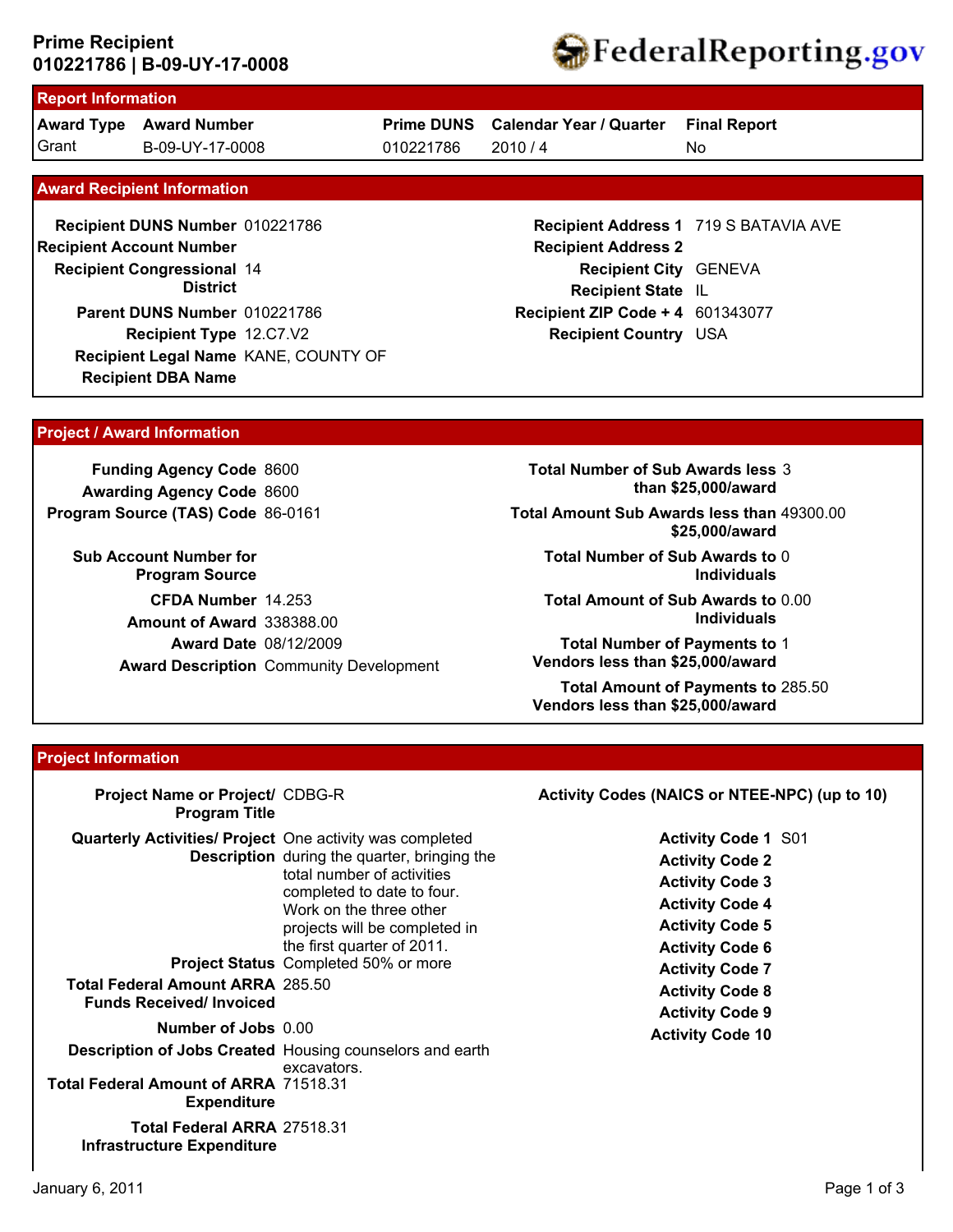## **010221786 | B-09-UY-17-0008 Prime Recipient**



| <b>Report Information</b> |                                                           |               |                                                                                                                                                                              |                                |                     |  |
|---------------------------|-----------------------------------------------------------|---------------|------------------------------------------------------------------------------------------------------------------------------------------------------------------------------|--------------------------------|---------------------|--|
| <b>Award Type</b>         | <b>Award Number</b>                                       |               | <b>Prime DUNS</b>                                                                                                                                                            | <b>Calendar Year / Quarter</b> | <b>Final Report</b> |  |
| Grant                     | B-09-UY-17-0008                                           |               | 010221786                                                                                                                                                                    | 2010/4                         | No                  |  |
|                           | Infrastructure Purpose and Replaced a restrictive culvert | in this area. | Rationale on the Pokagon Channel with a<br>box culvert and stabilized an<br>adjacent retaining wall. The<br>box culvert will significantly<br>reduce the off-stream flooding |                                |                     |  |